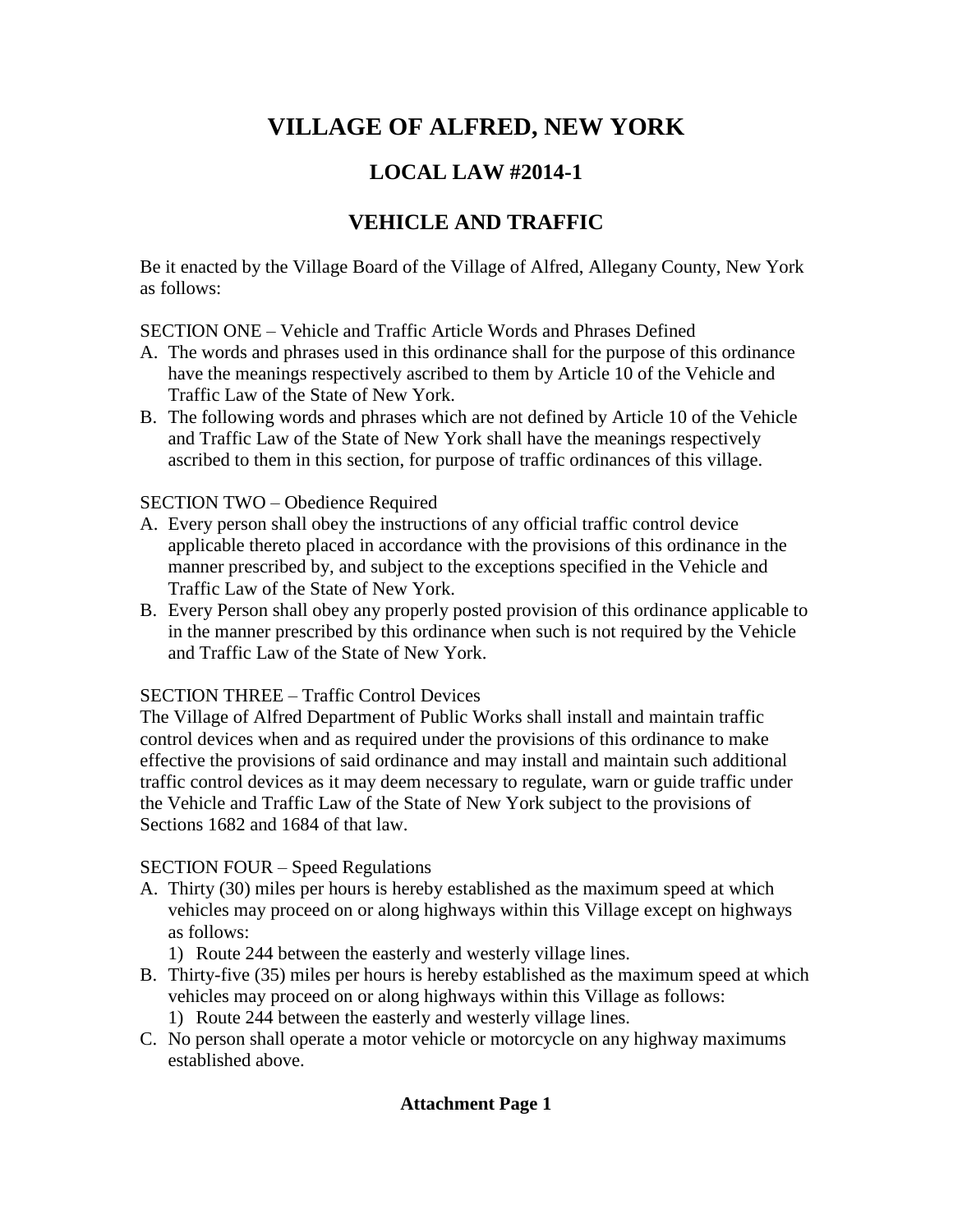### SECTION FIVE – Application of Section 2

The provisions of this section shall apply except when it is necessary to stop a vehicle to avoid conflict with other traffic or on compliance with the direction of a Police Officer or official traffic control device.

### $SECTION \, SIX - Through \, Highways$

- A. South Main Street is hereby designated as a through highway and stop signs shall be erected on the following entrances thereto:
	- 1) Randolph Road from the west.
	- 2) Hill Street from the west.<br>3) Terrace Street from the east.
	-
- B. North Main Street is hereby designated as a through highway and stop signs shall be erected on the following entrances thereto:
	- 1) West University Street from the west
	- 2) Saxon Drive from the east
	- 3) Church Street from the west
	- 4) Pine Street from the east
	- 5) West Pine Street from the west
	- 6) Greene Street from the west
	- 7) Saratoga Street from the west
	- 8) Glen Street from the southwest
	- 9) Sugar Hill Road from the north
- C. West University Street is hereby designated as a through highway and stop signs shall be erected on the following entrances thereto:
	- 1) East end of Reynolds Street from the south
	- 2) Mill Street from the north
	- 3) West end of Reynolds Street from the south
	- 4) South Gate from the north
	- 5) Moland Road from the north
- D. Church Street is hereby designated as a through highway between its intersections with Main Street and West University Street and stop signs shall be erected on the following entrances thereto:
	- 1) Elm Street from the north
	- 2) Mill Street from the south

SECTION SEVEN – Stop Intersections

- A. The intersection of Randolph Road with High Street is hereby designated as a stop intersection and a stop sign shall be erected in High Street at its entrance from the north.
- B. The intersection of High Street with Hill Street shall be designated as a stop intersection and a stop sign shall be erected on High Street at its entrance from the south.
- C. The intersection of Terrace Street with Park Street is hereby designated as a stop intersection and a stop sign shall be erected on Park Street at its entrance to Terrace Street from the north.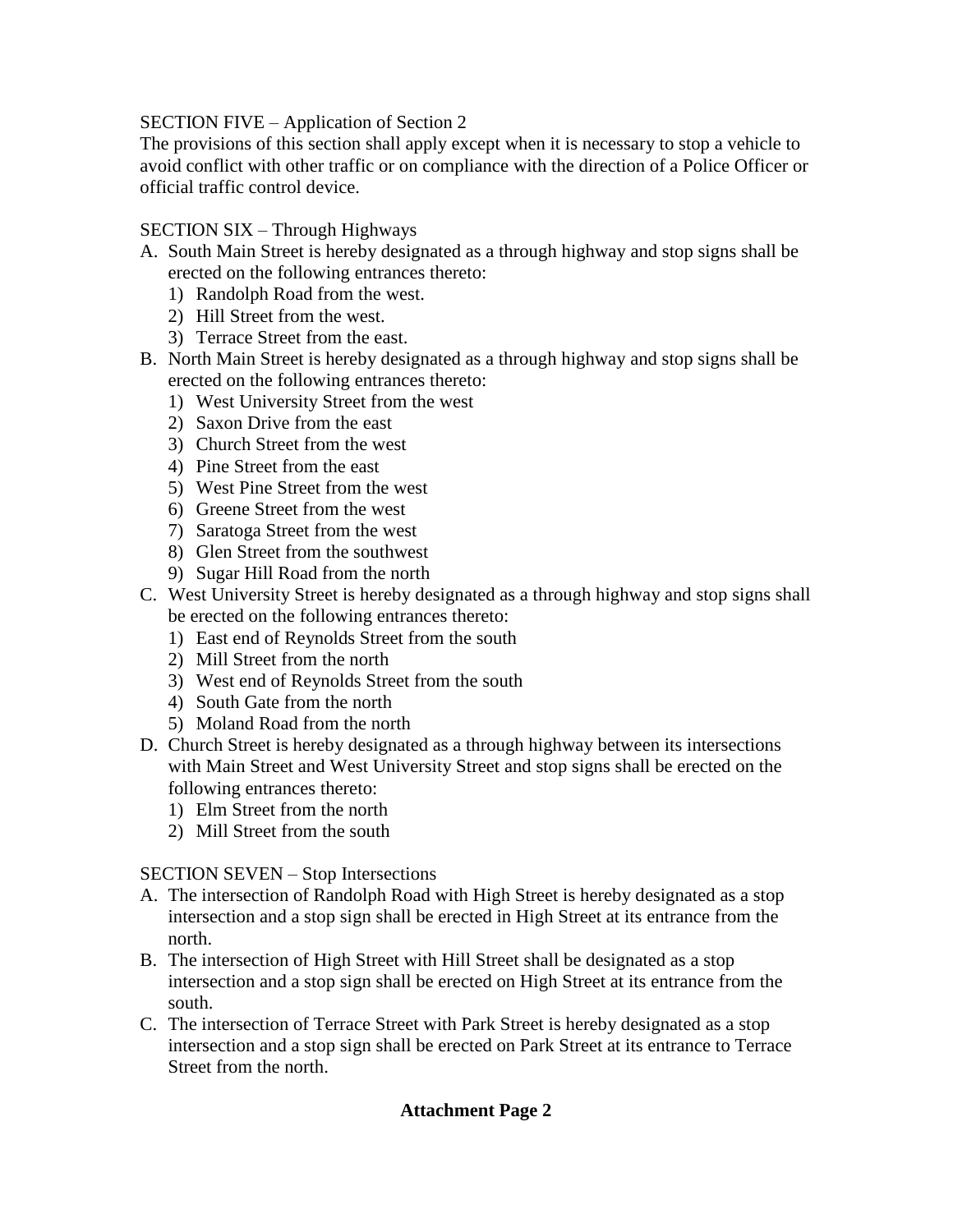- D. The intersection of Terrace Street with Sayles Street is hereby designated as a stop intersection and a stop sign shall be erected on Sayles Street at its intersection to Terrace Street from the south.
- E. The intersection of Ford Street with Park Street is hereby designated as a stop intersection and a stop sign shall be erected on Ford Street at its entrance to Park Street from the east.
- F. The intersection of Park Street with Saxon Drive is hereby designated as a stop intersection and a stop sign shall be erected on Park Street at its entrance to Saxon Drive from the south.
- G. The intersection of Sayles Street with Ford Street shall be designated as a stop intersection and a stop sign shall be erected on Sayles Street at its entrance to Ford Street from the north.
- H. The intersection of Sayles Street with Spruce Street shall be designated as a stop intersection and a stop sign shall be erected on Sayles Street at its entrance to Spruce Street from the south.
- I. The intersection of Sayles Street with Nevins Street is hereby designated as a stop intersection and a stop sign shall be erected on Sayles Street at its entrance to Nevins Street from the south and on Nevins Street at its entrance from the east.
- J. The intersection of Pine Hill Drive with Spruce Street shall be designated as a stop intersection and stop signs shall be erected on Pine Hill Drive at its entrances to Spruce Street from the north and the south.
- K. The intersection of Pine Hill Drive with Nevins Street shall be designated as a stop intersection with and stop signs shall be erected on Pine Hill Drive at its entrance from the north and south.
- L. The intersection of Greene Street with Hillcrest Drive is hereby designated as a stop intersection and stop signs shall be erected on Hillcrest Drive at its entrances to Greene Street for the north and the south.
- M. The intersection of Hillcrest Court and Hillcrest Drive shall be designated as a stop intersection and a stop sign shall be erected on Hillcrest Court at its entrance from the east.
- N. The intersection of Saratoga with Glen Street is hereby designated as a stop intersection and stop signs shall be erected on Glen Street at its entrance from the north and south.
- O. The intersection of Hillcrest Drive with Glen Street is hereby designated as a stop intersection and a stop sign shall be erected on Hillcrest Drive at its entrance from the south.
- P. The intersection of Glen Street with Hillcrest Drive is hereby designated as a stop intersection and stop signs shall be erected on Glen Street at its entrances from the east and west.
- Q. The intersection of Route 244 with Glen Street is hereby designated as a stop intersection and stop signs shall be erected on Glen Street at its intersection to Route 244 from the east.
- R. The intersection of Church Street with Elm Street is hereby designated as a stop intersection and a stop sign shall be erected on Elm Street at its entrance to Church Street from the north.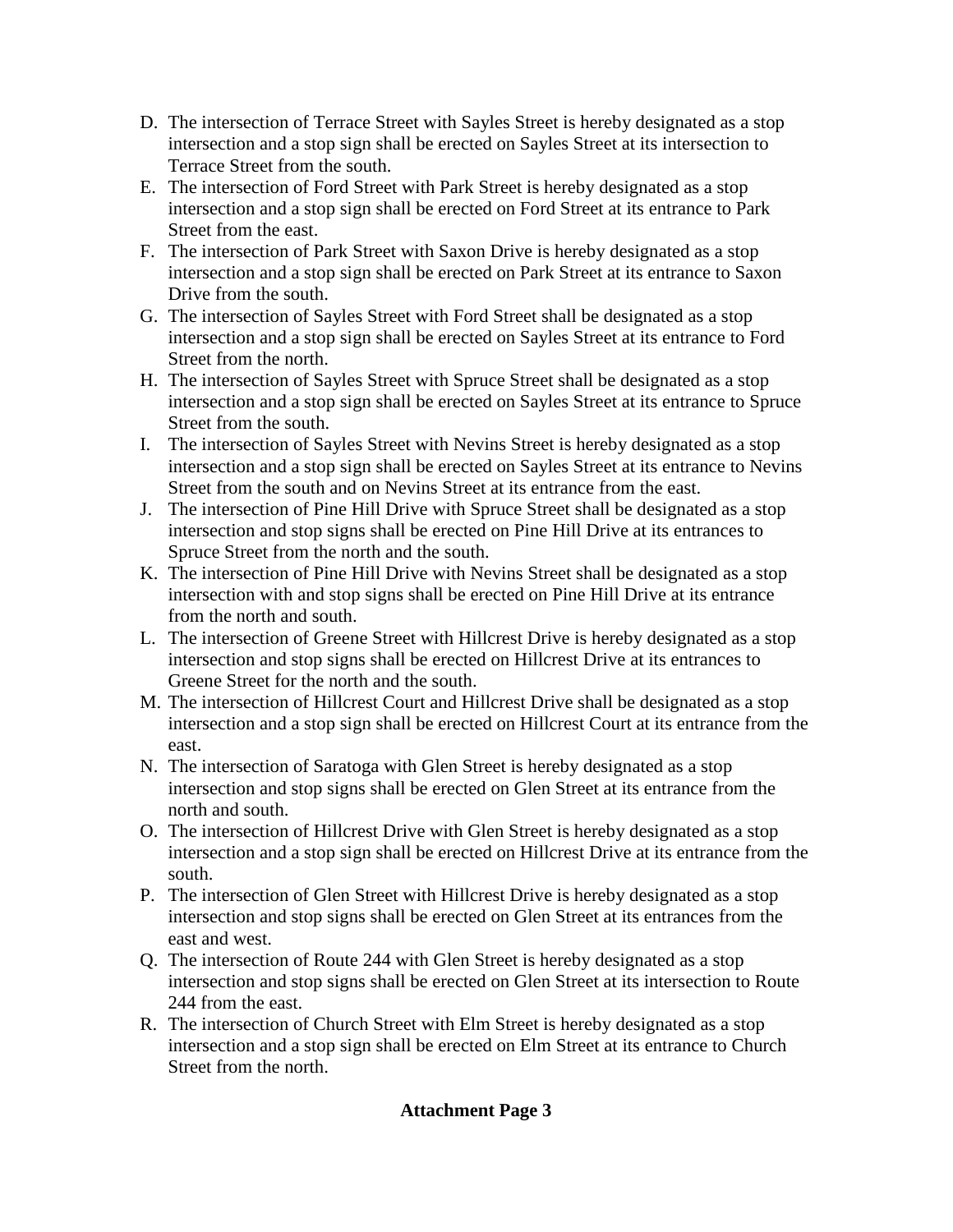S. The intersection of Sugar Hill Road and Route 244 is hereby designated as a stop intersection and a stop sign shall be erected on Sugar Hill Road at its entrance to Route 244 from the south.

## $SECTION EIGHT - Yield Intersections$

- A. The intersection of Sayles Street with Terrace Street is hereby designated as a yield intersection and a yield sign shall be erected on Sayles Street at its entrance from the north.
- B. The intersection of Sayles Street with Spruce Street is hereby designated as a yield intersection and a yield sign shall be erected on Sayles Street at its entrance from the north.

SECTION NINE - Prohibition of Turning of Vehicles on Certain Streets SECTION NINE – Prohibition of Turning of Vehicles on Certain Streets<br>The making of "U" turns is prohibited on North Main Street and South Main Street. The making of "U" turns is prohibited on North Main Street and South Main Street.<br>SECTION TEN – Removal and Storage of Vehicles; Authority to Impound

- A. When any vehicle is parked or abandoned on any highway within this village during a snowstorm, flood, fire or other public emergency which affects that portion of the public highway upon which said vehicle is parked or abandoned said vehicle may be removed by the order of the Chief of Police.
- B. When any vehicle is found unattended on any highway within this village where said vehicle constitutes an obstruction to traffic, said vehicle may be removed by the Alfred Police Department.
- C. When any vehicle is parked or abandoned on any highway within this village where stopping, standing or parking is prohibited, said vehicle may be removed by the Alfred Police Department.
- D. After removal of any vehicle as provided in this article, the Alfred Police Department may store such vehicle in the Village impound lot or other suitable place at the expense of the owner. The Village Justice shall assess the amount of all expenses incurred in effecting such removal, such charges not to exceed \$200.00, together with any charges for storage, such storage will not to exceed (\$5.00) per day, or fraction thereof.
- E. The Alfred Police Department shall without delay report the removal and the disposition of any vehicle removed as provided in this article to the Village Justice and it shall be the duty of such Village Justice to ascertain to the extent possible the owner of the vehicle or person having same in charge, and to notify him of the removal.